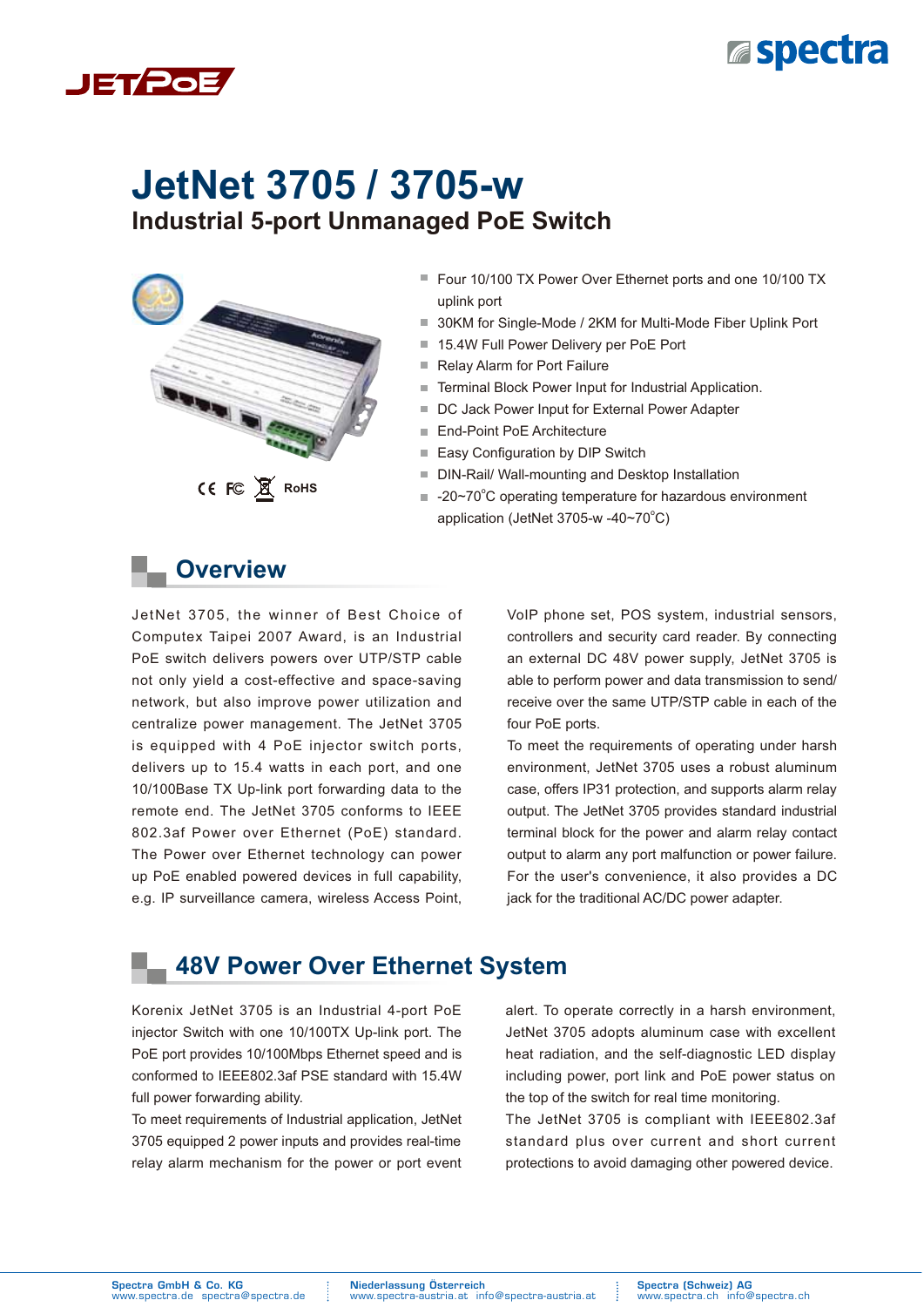

# **Application**



**IP Surveillance Appication** 

### **Dimensions (Unit –mm)**



Spectra GmbH & Co. KG www.spectra.de spectra@spectra.de